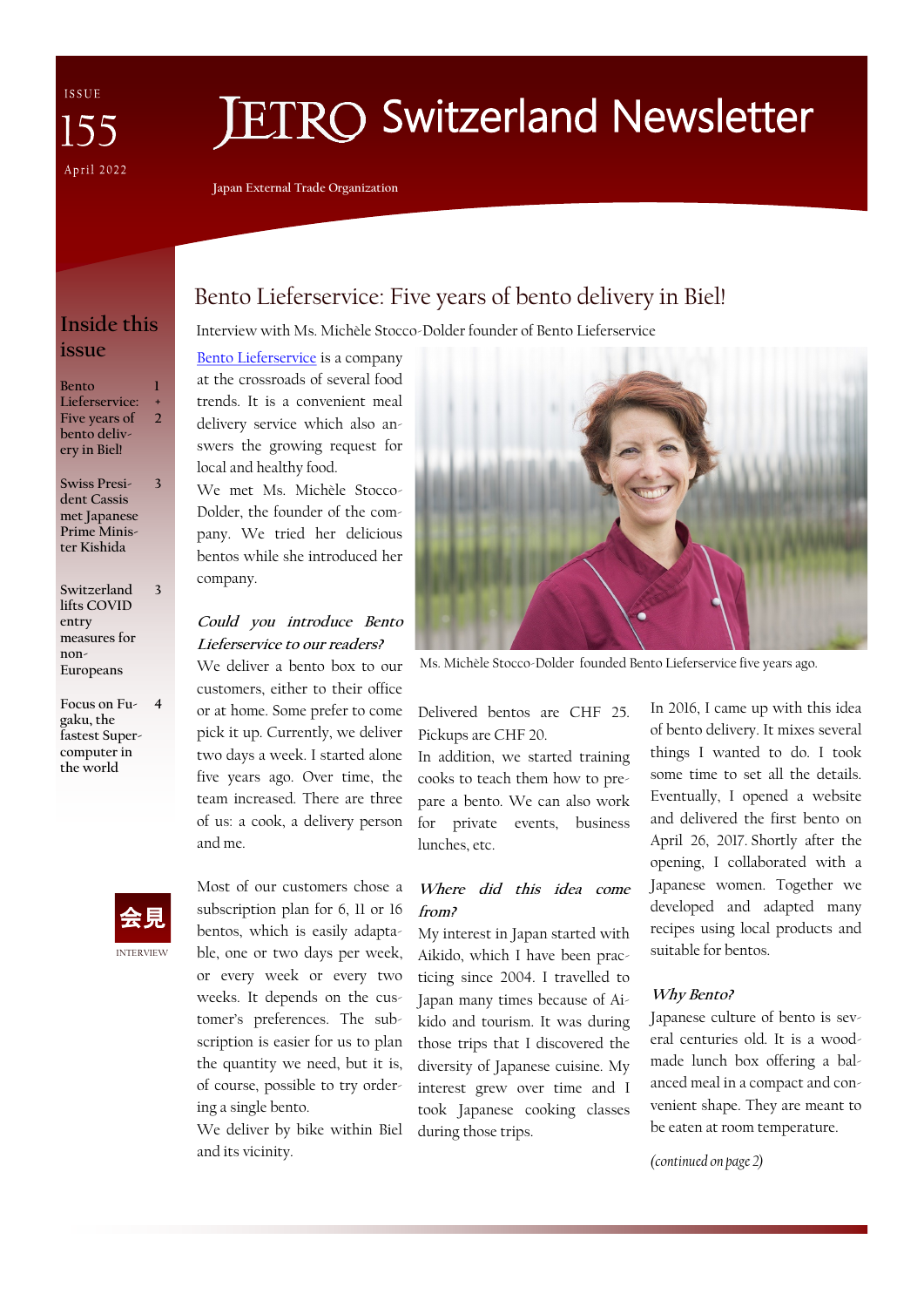### Bento Lieferservice: Five years of bento delivery in Biel!

#### *(continued from page 1)*

They were typically prepared by Japanese mothers for their children to be taken to school. They are also prepared as picnics for special occasions. A bento must be goodlooking, tasty, and balanced.

Another important point is that bento boxes are reusable. For sanitary reasons we do not use wood but washable quality plastic instead. The empty box is collected with the next delivery.

Bento is better known today than it was just a few years ago.

The compact format of the bento can be misleading. When transferred on a plate, it is a normal size meal. If you are really hungry, we also propose a miso soup which comes with most Japanese meal.

#### **You mostly use local and seasonal products. Do you use some ingredients from Japan?**

We work mostly with local and seasonal products for both ecological and taste reasons. Limiting our footprint is particularly important to us. Aside from that, the taste of foodstuff that travelled from afar or that is off season is disappointing. As much as we can, we use Swiss products (editor' note: including the delicious shrimp we had). In some cases, we buy from a close country, such as the rice that comes from Italy.

We froze some vegetables to deal with the limited offerings during the late winter/early spring.

There are, of course, some products typical of Japanese cuisine that must be imported: soy sauce, mirin,

sake, and wasabi, for instance. In today's menu I used some "renkon" (lotus root) from Japan because I could not find it locally. The reusable bento boxes are from Japan too. This said, they are some products typical from Japan than can be locally sourced, like the miso paste we use. It is made in Switzerland.

I also grow some Japanese aromatic herbs on my balcony.

#### **Who are your typical customers?**

Some have a great interest in Japanese culture and food. They may have travelled to Japan and want to have some taste of it.

Some customers are curious and willing to try new things. Some appreciate the convenience of delivered meals and are looking for a healthy option. We deliver to both companies and private houses.

Our customers' orders in Biel are delivered by bike. For the nearby town of Lyss we deliver by car.

#### **Have you noticed any changes during the pandemic?**

We have seen different things. Some customers have changed the delivery address from their office to home because of telework. Some others have increased their order or, on the contrary, reduced it as they had more time to cook. Overall, our business continued as before, although we had to be more flexible based on our customers' needs.

#### **What are your projects for the future?**

I would like to add a third day for delivery. We have some requests for deliveries on Fridays. In addition, I am thinking about a way to expand to other cities through a license system. During our five years of existence, we have acquired experience that could benefit others.

Lastly, a dream of mine would be to have a shared kitchen - a bit on the model of shared office spaces. The users could access a professional kitchen, but it could be more than just a kitchen. We could organize events, seminars, etc.

More information on their [website](https://bentobox-lieferservice.ch/)



The delicious bento with Swiss shrimps, lotus root, edamame, ginger and dry apple slices

INTERVIEW

会見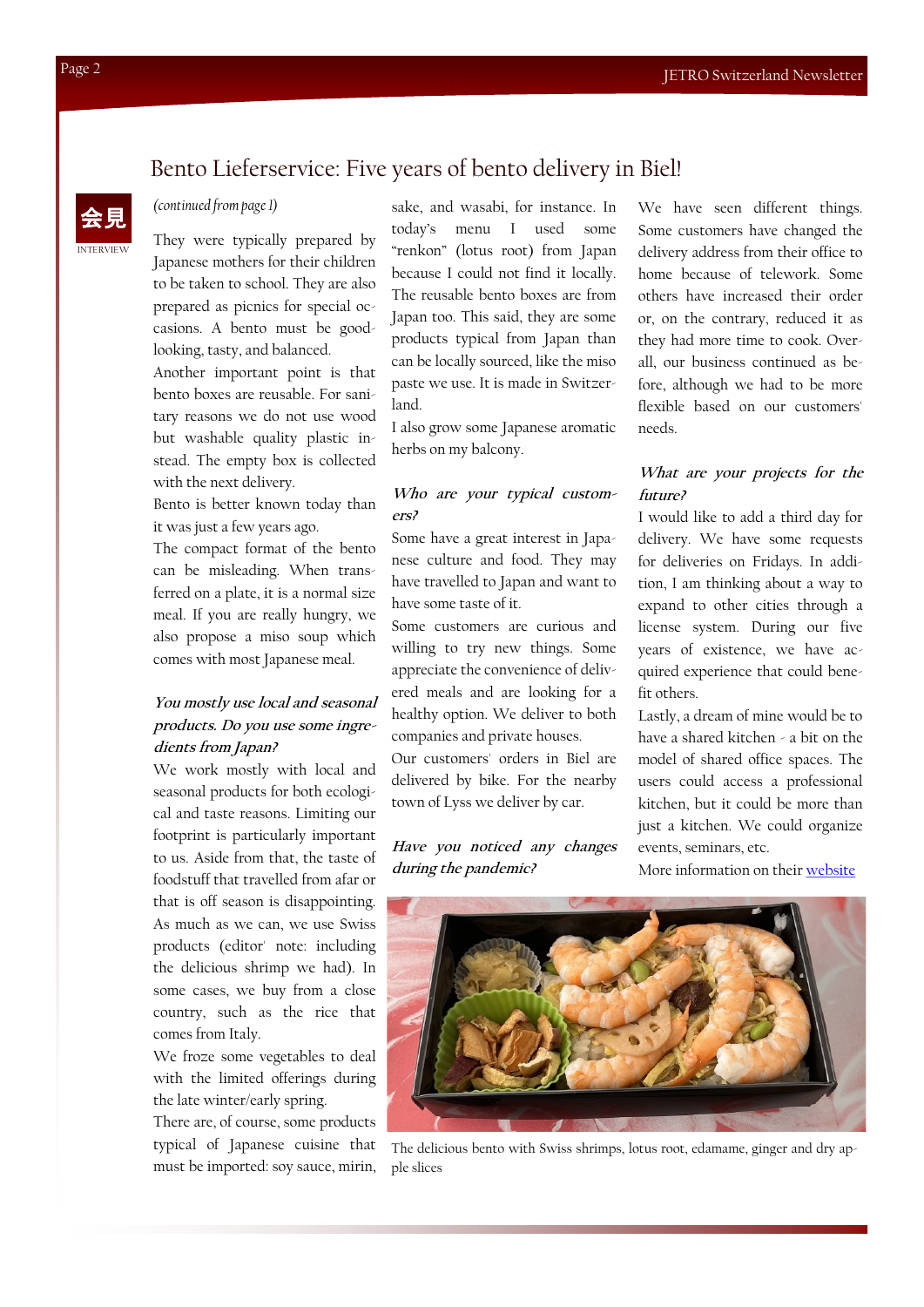## Swiss President Cassis met Japanese Prime Minister Kishida

President Cassis led a large Swiss delegation to Japan.

During four days, from April 18 to 21, they focused on economic and scientific cooperation as well as on security issues.

While an update of the Swiss-Japanese Free Trade and Economic Partnership of 2009 is unlikely for the time being, the two countries are successfully focusing on the mutual promotion of innovative companies. Both countries are among the most innovative countries in the world and have a lot to share.

On April 18, President Cassis and the Swiss delegation discussed security issues and economic aspects in a Tokyo meeting hosted by Prime Minister Kishida and Foreign Affairs Minister Yoshimasa Hayashi.

The two countries have an excellent relationship and share many common interests within international organizations. The two countries are candidates for a seat on the UN Security Council for 2022-2023.

On April 19, Mr Cassis met Mr Kobayashi, Minister of Economic Security, and Ms Makishima, Minister of Digitalization.

The Swiss delegation also attended the 40th anniversary celebration of the Swiss Chamber of Commerce and Industry in Japan.

On April 20, President Cassis attended the groundbreaking ceremony for the construction of the new Swiss consulate in Osaka. The new consulate will host a Swissnex hub to promote Swiss education, research and innovation. Osaka is one of the most dynamic cities in the

world and a perfect location to focus on innovation. He also met local authorities to discuss the Osaka World Expo 2025 for which Swiss pavilion will focus on innovation.

On April 21, the last day of the trip, Mr Cassis gave a speech at Kyoto University on scientific diplomacy and cooperation. A memorandum of cooperation was signed. He visited the Fugaku supercomputer in Kobe, whose operators work with Swiss researchers in Zurich and Ticino.

President Cassis and Prime Minister Kishida / Source: [Foreign Affairs Department](https://www.eda.admin.ch/countries/japan/en/home/news/news.html/content/countries/japan/en/meta/news/2022/4/BPIC_delegation_Japan_2022_1) and Mr Cassis' [twitter account](https://twitter.com/ignaziocassis)

# Switzerland lifts COVID entry measures for non-Europeans

As of May 2, Switzerland will lift the remaining COVID entry restrictions still in force for many non-European countries including Japan.

This means that Japanese nationals will be able to visit Switzerland just like they did before the outbreak of the pandemic.

With the previous easing, it was already easy for vaccinated Japanese to enter the country, but now this will apply to non-vaccinated too whatever the purpose, including tourism.

For Japanese nationals, no visa is

required, but for stays over 90 days a residence permit is required.

This decision is not coordinated with all the members of the Schengen space. Tourists and businesspeople should better check every country they will travel to.

TREND

動向



TREND

動向